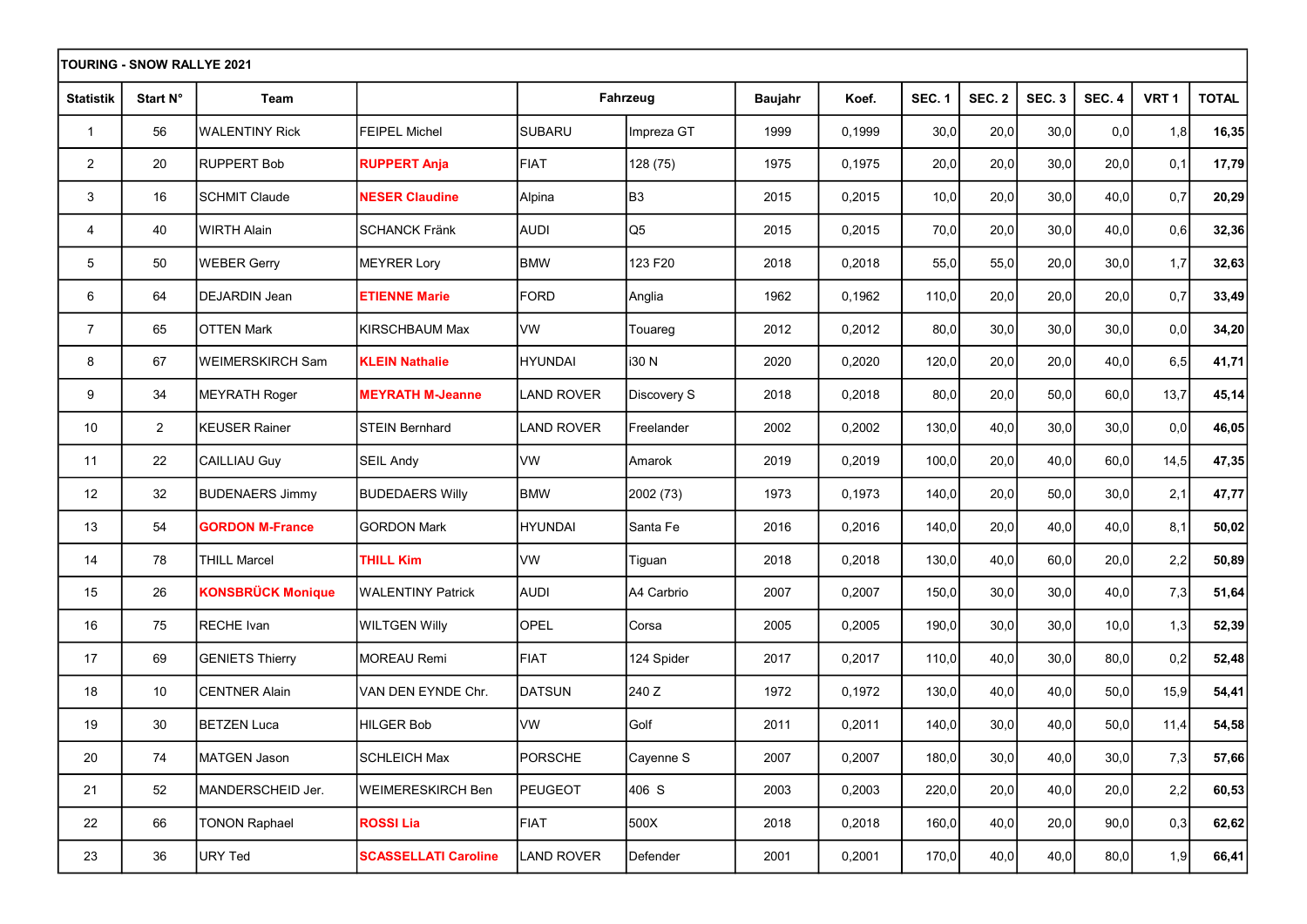| <b>TOURING - SNOW RALLYE 2021</b> |                 |                         |                         |               |                  |                |        |               |               |                  |                   |                  |              |
|-----------------------------------|-----------------|-------------------------|-------------------------|---------------|------------------|----------------|--------|---------------|---------------|------------------|-------------------|------------------|--------------|
| <b>Statistik</b>                  | Start N°        | Team                    |                         |               | Fahrzeug         | <b>Baujahr</b> | Koef.  | <b>SEC. 1</b> | <b>SEC. 2</b> | SEC <sub>3</sub> | SEC <sub>.4</sub> | VRT <sub>1</sub> | <b>TOTAL</b> |
| 24                                | 14              | THILL Ryck              | PAETZEL Frank           | <b>JEEP</b>   | Wrangler         | 1995           | 0,1995 | 160,0         | 25,0          | 40,0             | 100,0             | 8,8              | 66,59        |
| 25                                | 71              | <b>HEUSBOURG Luc</b>    | <b>GATTI Sandra</b>     | <b>SAAB</b>   | 96 (76)          | 1976           | 0,1976 | 150,0         | 50,0          | 30,0             | 90,0              | 30,0             | 69,16        |
| 26                                | 72              | <b>BOLMER Guy</b>       | <b>BOLMER Ronja</b>     | HYUNDAI       | Terracan         | 2006           | 0.2006 | 160,0         | 50,0          | 80.0             | 50.0              | 12,2             | 70,65        |
| 27                                | 12 <sup>°</sup> | MÜLLER Jeff             | <b>FEYEREISEN Bob</b>   | MG.           | MGB GT           | 1975           | 0,1975 | 200,0         | 60,0          | 30,0             | 60,0              | 13,3             | 71,75        |
| 28                                | 38              | <b>GEURTZ Alexander</b> | <b>DE VRIES Sybren</b>  | LANCIA        | Fulvia           | 1972           | 0,1972 | 190,0         | 50,0          | 50,0             | 70,0              | 16,1             | 74,17        |
| 29                                | 68              | LEGRAND Claude          | <b>BACK Claude</b>      | PORSCHE       | 944              | 1988           | 0,1988 | 200,0         | 40,0          | 60,0             | 80,0              | 2,3              | 76,00        |
| 30                                | 42              | <b>JOSEPH Marc</b>      | JOSEPH Jacques          | <b>BMW</b>    | X3 M40i          | 2020           | 0,2020 | 210,0         | 50,0          | 30,0             | 90,0              | 0,4              | 76,84        |
| 31                                | 48              | STIJNEN Jean            | <b>STIJNEN Chris</b>    | <b>AUDI</b>   | 80 Avant         | 1994           | 0,1994 | 180,0         | 60,0          | 90,0             | 40,0              | 15,7             | 76,91        |
| 32                                | 62              | <b>KUMMER Luc</b>       | <b>SCHMIT Charel</b>    | <b>VW</b>     | Touran           | 2003           | 0,2003 | 220,0         | 30,0          | 60,0             | 60,0              | 14,4             | 77,00        |
| 33                                | 24              | <b>GENOT Max</b>        | DONNERSBACH Xavier      | <b>VW</b>     | Golf 7           | 2016           | 0,2016 | 260,0         | 20,0          | 40,0             | 60,0              | 12,4             | 79,11        |
| 34                                | 46              | <b>SERAFINI Edith</b>   | WEIMERSKIRCH Alain      | <b>LADA</b>   | Taiga            | 2017           | 0,2017 | 230,0         | 30,0          | 70,0             | 50,0              | 13,2             | 79,31        |
| 35                                | 58              | <b>DUARTE Lorine</b>    | <b>SCHROEDER Kim</b>    | <b>NISSAN</b> | X-Trail          | 2008           | 0,2008 | 210,0         | 55,0          | 50,0             | 80,0              | 1,6              | 79,64        |
| $36\,$                            | 73              | <b>THOSS Rosch</b>      | <b>MAILLET Misch</b>    | <b>VW</b>     | Touareg          | 2019           | 0,2019 | 180,0         | 80,0          | 60,0             | 80,0              | 12,8             | 83,34        |
| 37                                | 8               | <b>KALMES Luc</b>       | <b>GUTH Jeannot</b>     | FORD          | <b>Escort RS</b> | 1976           | 0,1976 | 190,0         | 75,0          | 70,0             | 60,0              | 30,0             | 83,98        |
| 38                                | 70              | <b>SCHULDT Andrea</b>   | <b>DAHN Oliver</b>      | FIAT          | 128 1,3          | 1978           | 0,1978 | 220,0         | 50,0          | 80,0             | 80,0              | 5,4              | 86,12        |
| 39                                | 60              | <b>LUGEN Natacha</b>    | <b>BOURKEL Nicolas</b>  | Imini         | Countryman       | 2021           | 0,2021 | 180,0         | 70,0          | 70,0             | 100,0             | 7,3              | 86,36        |
| 40                                | $\overline{4}$  | <b>COLLE Patrick</b>    | <b>COLLE Tanja</b>      | AUDI          | RS Q8            | 2020           | 0,2020 | 250,0         | 50,0          | 30,0             | 90,0              | 14,5             | 87,77        |
| 41                                | 76              | HEINTZ Ray              | <b>MORGENROTH Ben</b>   | <b>SEAT</b>   | Leon             | 2019           | 0,2019 | 275,0         | 90,0          | 90,0             | 50,0              | 30,0             | 108,02       |
| 42                                | 6               | MANGEN Roby             | <b>ROCKS Thessy</b>     | <b>BMW</b>    | X1               | 2019           | 0,2019 | 230,0         | 50,0          | 140,0            | 90,0              | 30,0             | 109,03       |
| 43                                | 28              | <b>ANDRE Carlo</b>      | <b>HENTGES Georges</b>  | <b>AUSTIN</b> | Cooper S         | 1963           | 0,1963 | 320,0         | 60,0          | 130,0            | 130,0             | 23,6             | 130,26       |
| 44                                | 18              | <b>MEYLENDER Sandra</b> | <b>MEYLENDER Gilles</b> | <b>AUDI</b>   | A1               | 2017           | 0,2017 | 405,0         | 70,0          | 160,0            | 150,0             | 30,0             | 164,39       |
| 45                                | 44              | <b>HENDERIKX Wim</b>    | <b>FREDRICK Dirk</b>    | <b>VOLVO</b>  | Amazon           | 1965           | 0,1965 | 430,0         | 170,0         | 200,0            | 120,0             | 30,0             | 186,68       |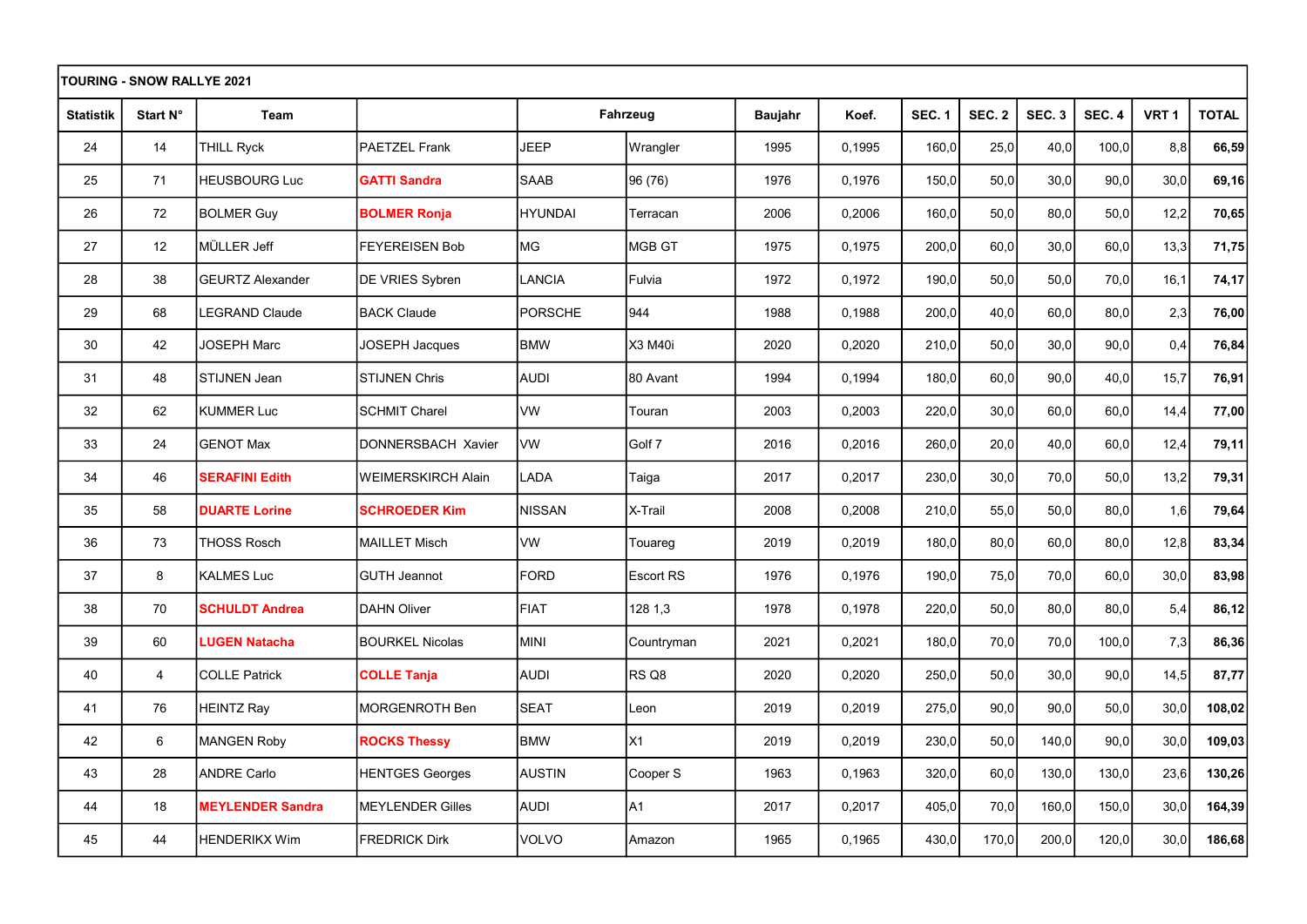| <b>EXPERTEN - SNOW RAYLLE 2021</b> |                |                          |                           |                 |                     |         |        |               |                  |                   |               |                  |                  |              |
|------------------------------------|----------------|--------------------------|---------------------------|-----------------|---------------------|---------|--------|---------------|------------------|-------------------|---------------|------------------|------------------|--------------|
| <b>Statistik</b>                   | Start N°       | Team                     |                           |                 | Fahrzeug            | Baujahr | Koef.  | <b>SEC. 1</b> | SEC <sub>2</sub> | SEC <sub>.3</sub> | <b>SEC. 4</b> | VRT <sub>1</sub> | VRT <sub>2</sub> | <b>TOTAL</b> |
| $\mathbf{1}$                       | 35             | <b>COLBACH Nicolas</b>   | <b>ZEIEN Joe</b>          | <b>AUDI</b>     | Q5                  | 2009    | 0,2009 | 10,0          | 10,0             | 20,0              | 20,0          | 2,4              | 0,2              | 12,58        |
| $\overline{2}$                     | 57             | <b>GRASGES Marcel</b>    | <b>GRASGES Véronique</b>  | ALFA-ROMEO      | Stelvio             | 2020    | 0,2020 | 25,0          | 30,0             | 60,0              | 10,0          | 1,7              | 0,6              | 25,71        |
| 3                                  | 9              | <b>WATERSCHOOT Nico</b>  | <b>LANSER Luc</b>         | <b>VW</b>       | Golf Gti            | 1994    | 0.1994 | 50,0          | 20,0             | 60,0              | 30,0          | 0.0              | 0,8              | 32,06        |
| $\overline{4}$                     | 33             | <b>GALLION Batty</b>     | <b>GALLION Alain</b>      | <b>SKODA</b>    | <b>I</b> Octavia RS | 2019    | 0,2019 | 20,0          | 50,0             | 60,0              | 30,0          | 3,0              | 0,2              | 32,95        |
| $\overline{5}$                     | 21             | VAN LEUVEN Raf           | <b>DUPONSELLE Line</b>    | <b>AUDI</b>     | SQ8                 | 2020    | 0,2020 | 50,0          | 40,0             | 30,0              | 30,0          | 14,7             | 1,8              | 33,63        |
| 6                                  | 19             | <b>KONZ Guy</b>          | <b>THILL Marc</b>         | <b>BMW</b>      | 235                 | 2016    | 0,2016 | 70,0          | 20,0             | 50,0              | 30,0          | 3,3              | 0,2              | 34,98        |
| $\overline{7}$                     | $\mathbf{1}$   | <b>BÖNTGEN Wolfgang</b>  | <b>BÖNTGEN Barbara</b>    | <b>MERCEDES</b> | C 220 Cdi           | 2008    | 0,2008 | 20,0          | 30,0             | 90,0              | 30,0          | 4,2              | 0,2              | 35,02        |
| 8                                  | 59             | <b>AREND Jean-Pierre</b> | <b>HEIRENS Steve</b>      | <b>VW</b>       | Touareg             | 2007    | 0,2007 | 55,0          | 30,0             | 70,0              | 30,0          | 0,6              | 0,5              | 37,35        |
| 9                                  | 43             | <b>NILLES Robert</b>     | <b>HENNES Laurent</b>     | <b>BMW</b>      | 140i                | 2019    | 0.2019 | 80,0          | 20,0             | 50,0              | 40,0          | 1,0              | 0,9              | 38,74        |
| 10 <sup>1</sup>                    | 25             | <b>DOMP Steve</b>        | <b>DOMP Diane</b>         | <b>FORD</b>     | Escort MK1          | 1974    | 0,1974 | 70,0          | 50,0             | 50,0              | 50,0          | 2.9              | 0,3              | 44,06        |
| 11                                 | 37             | <b>STEFFEN Bernard</b>   | WÖRNER Gudrun             | <b>SMART</b>    | Forfour             | 2005    | 0,2005 | 95,0          | 20,0             | 50,0              | 40,0          | 14,8             | 0,1              | 44,09        |
| 12 <sup>2</sup>                    | 5              | <b>KOENIG Chris</b>      | <b>MICHELS Karin</b>      | <b>AUDI</b>     | Q5                  | 2010    | 0,2010 | 40,0          | 40,0             | 80,0              | 40,0          | 30,0             | 1,7              | 46,57        |
| 13                                 | 53             | RAVET Jacques            | <b>VIGNAUX Thierry</b>    | <b>SKODA</b>    | 1000 MB             | 1965    | 0,1965 | 80,0          | 40,0             | 50,0              | 80,0          | 3,6              | 0,3              | 49,89        |
| 14                                 | 41             | <b>MANGEN Jacques</b>    | <b>SANELLI Roberto</b>    | LADA            | Niva                | 2020    | 0,2020 | 135,0         | 10,0             | 50,0              | 70,0          | 1,7              | 0,2              | 53,91        |
| 15                                 | 15             | <b>MULLER Eric</b>       | <b>VERSTRAETE Bernard</b> | <b>DATSUN</b>   | 240Z                | 1973    | 0.1973 | 80,0          | 40,0             | 80,0              | 80,0          | 2,6              | 0,7              | 55,90        |
| 16                                 | $\overline{7}$ | <b>GLADE Michael</b>     | LENCK René                | <b>VW</b>       | Golf Variant        | 2009    | 0,2009 | 130,0         | 40,0             | 80,0              | 40,0          | 9,7              | 0,1              | 60,23        |